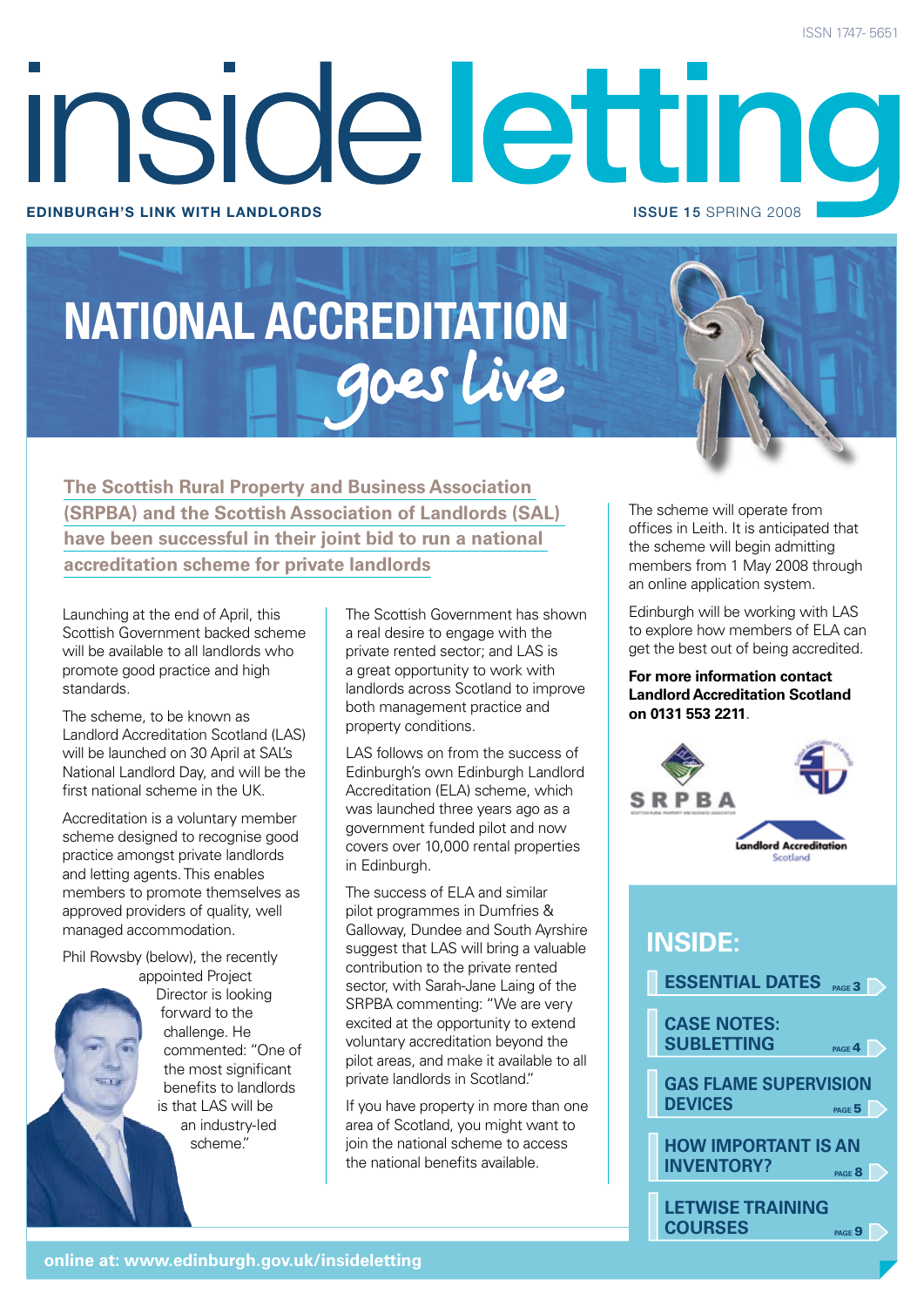# **welcome**

Welcome to the spring edition of Inside Letting. 2008 is shaping up to be as busy as ever in the lettings market with events, research and new initiatives.

Scotland's rental market remains resilient in the face of the 'credit crunch'. The Scottish Household survey shows that 10% of Scots now rent from a private landlord compared with 8% last quarter.

Whatever your involvement in the private rented sector you might want to check out the Landlord and Buy-to-Let Show at the SECC in Glasgow on the 16 and 17 May. For more information and to book free tickets go to www.buytoletshow.com



The Scottish Government is about to embark on a national survey of private landlords as part of its review of the private sector. This is a really good platform for Edinburgh landlords to shape private rented sector policy so if you are asked to participate we would encourage you to do so.

This edition brings you the latest details of the single seller survey, changes to LHA and the national accreditation scheme. We also take a look at the issues associated with subletting property in the case notes on page 4.

As always, if you have any questions about any of the issues raised in this publication, please phone 0131 529 7454 or e-mail: letwise@edinburgh.gov.uk

# Changes to the **LOCAL HOUSING ALLOWANCE**

Due to the national roll out of Local Housing Allowance (LHA), from 7 April 2008 a number of changes have been made in Edinburgh.

Since 2004 Edinburgh's tenants have had their Housing Benefit claims calculated and administered under the LHA Scheme.

The Rent Service, who calculate the LHA rates, are now basing their figures on a wider range of rental rates. There is now only one Broad Rental Market Area (BRMA) for Edinburgh, rather than four as was previously the case.

The Rent Service now looks at rent levels from East and Midlothian, as well as Edinburgh. However, this will not adversely affect the Edinburgh figures due to the relatively small number of private sector cases within East and Midlothian.

LHA is not based on the rent a tenant pays – it is based on the size of a person's household. Previously, if a tenant's rent was less than their LHA entitlement they could keep the excess, regardless of the amount.

The new rules cap the excess that a tenant can keep to a maximum of £15 per week. With an existing claim, where the rent is less than the LHA, the tenant will get the full excess until 6 April 2009. Thereafter, the maximum excess will be capped at £15 per week.

All existing claims will operate under the old rules initially. If the new LHA rate is less than the figure tenants are currently getting, their entitlement will be protected.

If the new I HA rate is more than the rate the tenant currently gets. they will get the new rate straight away.



If tenants have a break in their claim, change their address or have a change in their household, their LHA will be subject to all the new rules.

For information about LHA and the new rules contact:

Revenues and Benefits Chesser House 500 Gorgie Road Edinburgh EH11 3YJ

Tel: 0131 469 5000. E-mail: revenuesbenefits@edinburgh.gov.uk



### Inside Letting is published by The City of Edinburgh Council. Please contact:

**Lindsay Souter The City of Edinburgh Council Chesser House, 500 Gorgie Road Edinburgh EH11 3YJ Tel: 0131 529 7454**

ALL RIGHTS RESERVED. MATERIAL CONTAINED IN<br>THIS PUBLICATION MAY NOT BE REPRODUCED, IN<br>WHOLE OR IN PART, WITHOUT PRIOR PERMISSION<br>OFTHE CITY OF EDINBURGH COUNCIL (OR OTHER<br>COPYRIGHT OWNERS). WHILST EVERY EFFORT IS<br>MADE TO E is accepted for any errors, omissions or misleading statements.

letwise **EDINBVRGH**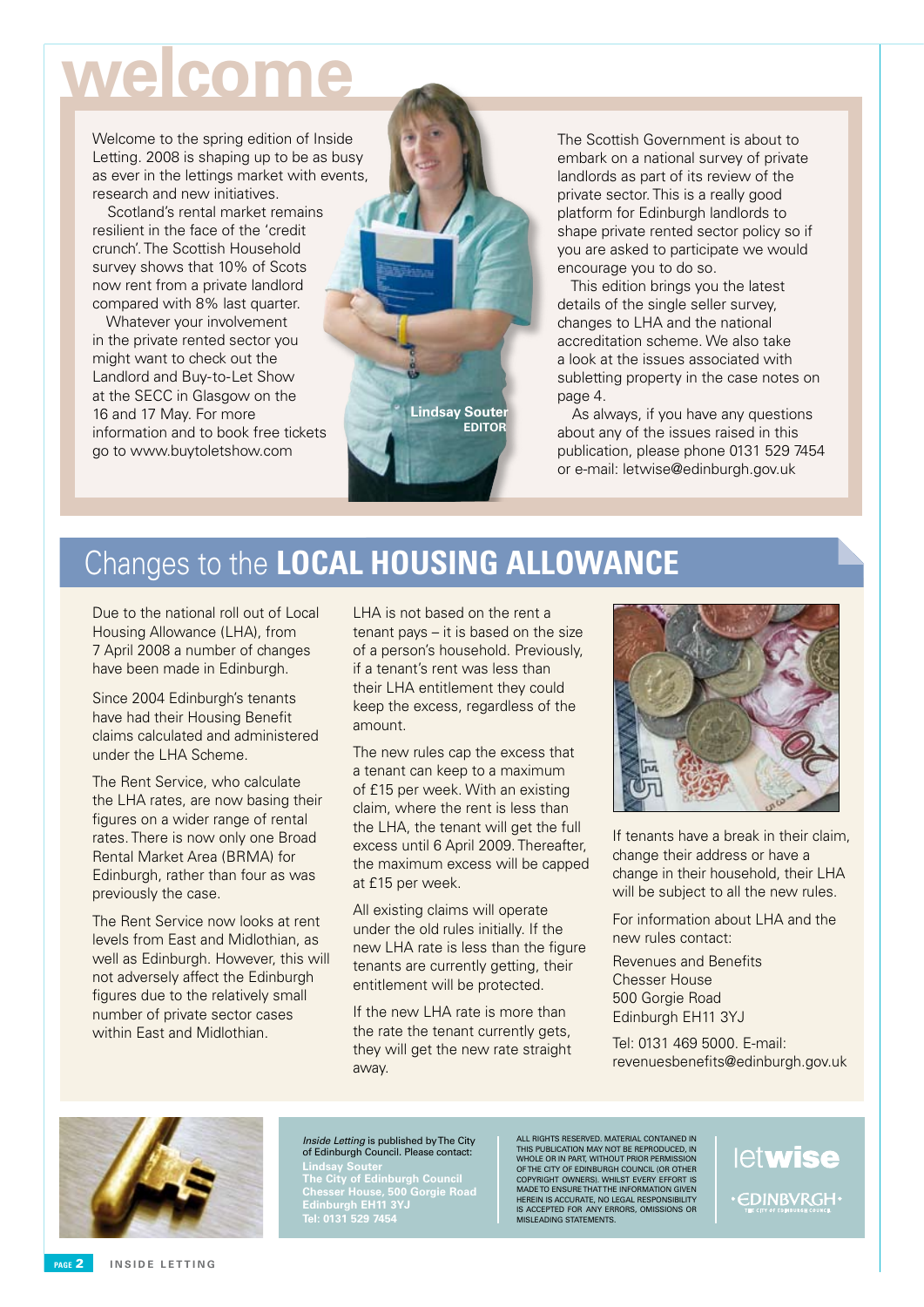

 **Landlords have a clear responsibility to address concerns from neighbours.**

# **AGREEABLE NEIGHBOURS?**

**Help is at hand for tenants, owner-occupiers and landlords in Edinburgh who have difficulties with their neighbours.**

Edinburgh Community Mediation Service (ECMS), which has been in operation since 1995, currently deals with over 400 cases each year where neighbours have found themselves in disagreement over issues such as noise, stair cleaning, children's behaviour, pets and boundary fences.

Mediation is a way of resolving disputes that allows the participants to reach an agreement that they can all live with. Mediators do not take sides or make judgements about who is right or wrong, and everyone has a chance to have their say.

In Scotland, mediation has become an accepted way of resolving a wide range of disputes in many different settings.

Nearly all local authorities now provide mediation to address neighbour disputes. Around half of these services are managed by Sacro, a national organisation whose aim is to make communities safer and reduce conflict.

There are also mediation services in Edinburgh, Glasgow, and Aberdeen Sheriff's Courts to deal with small claims. The Private Rented Housing Panel now offers mediation to resolve repair and maintenance disputes between tenants and landlords.

A survey commissioned by the Scottish Executive in 2007 showed that just over half of those polled had heard of mediation and the majority of them could accurately describe what it is. Moreover, a high proportion of people (84%) who had used mediation to resolve a dispute stated that they would use the service again in the future.

All too often what starts as a minor disagreement ends up as a major row. Sorting things out at an early stage can avoid problems and additional work in the future for neighbours and landlords.

Landlords have a clear responsibility to address concerns from neighbours – using impartial mediators to help all parties reach an agreement together ensures the smooth running of the tenancy. By being involved in the process, landlords can also demonstrate to tenants and neighbours that they are responsive to their concerns.

ECMS has recently been working closely with letwise to advise landlords of what mediation can offer as a key tool in tenancy management.

As well as taking part in seminars and the Landlord Day event, ECMS have collaborated with Creative Training Unlimited to present the Resolving Conflicts Positively course.

The aim of this course is to familiarise landlords and letting agents with practical skills for handling conflicts positively and to raise awareness of the benefits of using mediation.

For information about the next available course, see the Landlord Training Programme (page 10).



Community Mediation

For more information, contact:

Edinburgh Community Mediation Service, 21 Abercromby Place Edinburgh EH3 6QE E-mail: info@edincm.sacro.org.uk Tel: 0131 557 2101

Private Rented Housing Panel: www.prhpscotland.gov.uk/ prhp/files/mediation-booklet.pdf

# **ESSENTIAL DATES** for landlords and letting agents

# 1 JUNE 2008

All newly installed cookers in flats must have a Flame Supervision Device built in. (See page 5)

1 DECEMBER 2008 Home Report (single seller survey) (See page 5)

4 JANUARY 2009 Energy Performance

Certificates required for all rental property. EU directive 2002/91/EU. (See page 5)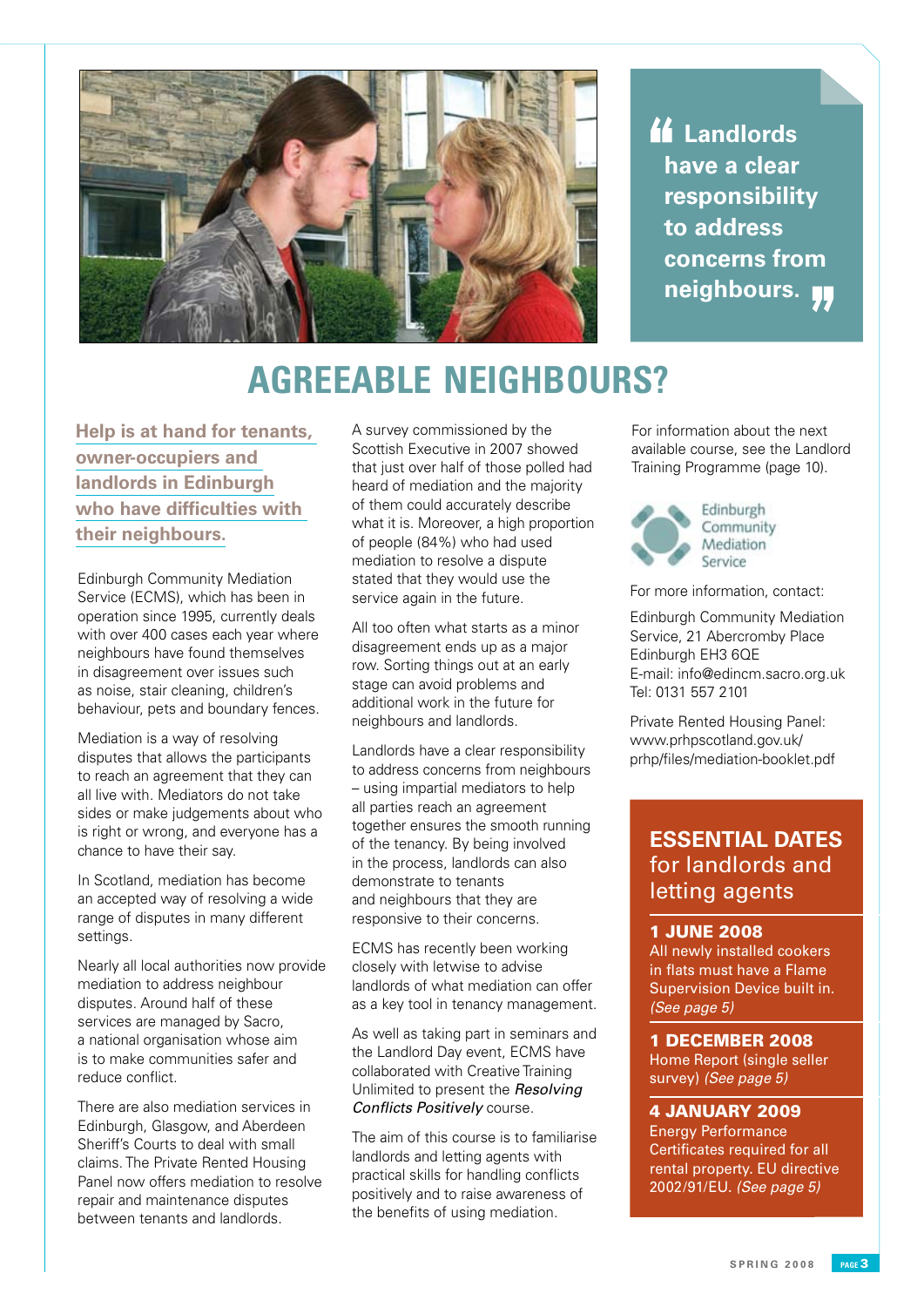

# **Subletting Who's in youR property? Case Notes::**

It is an implied term of every Assured Tenancy or Short Assured Tenancy that the tenant will not wholly or partially assign the tenancy, or sublet the tenancy. However, a landlord and a tenant can agree in the terms of their tenancy agreement that assignation or subletting will be allowed with the written consent of the landlord.

Most Assured and Short Assured Tenancies will not allow assignation or subletting without the prior written consent of the landlord (the letwise model Short Assured Tenancy prohibits assignation and subletting in Clause 16).

So what do you do if you are a landlord who then discovers that your tenant has illegally assigned or sublet a tenancy to somebody without your knowledge or consent?

Firstly, you could insist that your own tenant ends the sublet with the illegal subtenant. The difficulty of course is that if your tenant refuses to do so, you are left in a position where you need to consider taking action against your own tenant for his breach of your tenancy agreement.

It is important that you as a landlord take action sooner rather than later. If you accept rent and do not place pressure on your tenant to end their sublet, it could arguably be deemed legal.

If you need to take steps to bring your tenancy to an end, you will have to serve the necessary notices depending on whether the tenancy is an Assured or a Short Assured tenancy. Advice on this can be obtained at

# **www.edinburgh.gov.uk/letwise**

What you cannot do as a landlord is take your own action to evict the subtenant. The legal relationship with the subtenant remains with your tenant. Any action you take must be against your own tenant.

You should also not take steps to have the illegal subtenant "evicted" -- for example, by changing the locks whilst they are out and preventing them from getting back into the property.

*K* As a landlord, **you cannot take your own action to evict an illegal subtenant**.

If you do so, you could be held liable and charged with a criminal offence of unlawful eviction or unlawful harassment. Do not remove the subtenant's belongings. If you do so without any authority from the subtenant, you could face a claim for compensation to cover any damage or theft of the belongings caused by your actions.

If you do discover illegal subtenants in your property, you should take appropriate legal advice. This will probably result in you taking the necessary steps to properly and legally terminate the original tenancy between yourself and your tenant. This action will then automatically bring to an end any illegal sublet and will, once you have obtained the order of the court, allow you to evict all tenants including illegal subtenants from your property.

In those rare situations where there is a lawful sublet, you might want to consider the terms of Section 28 of the Housing (Scotland) Act 1988. Section 28 states that where an Assured Tenancy (or a Short Assured Tenancy) is terminated by order of the court and there is a legal subtenant in occupation, then the subtenant automatically becomes your tenant on the same terms as the initial tenant.

In other words, if you have consented to the sublet and you then decide to bring the principal tenancy with your tenant to an end, the lawful subtenant will then become your lawful tenant on the same terms of conditions as he or she had with your own tenant. A word of caution therefore for any landlords that are thinking of lawfully subletting, always check the terms of the sub-tenancy agreement!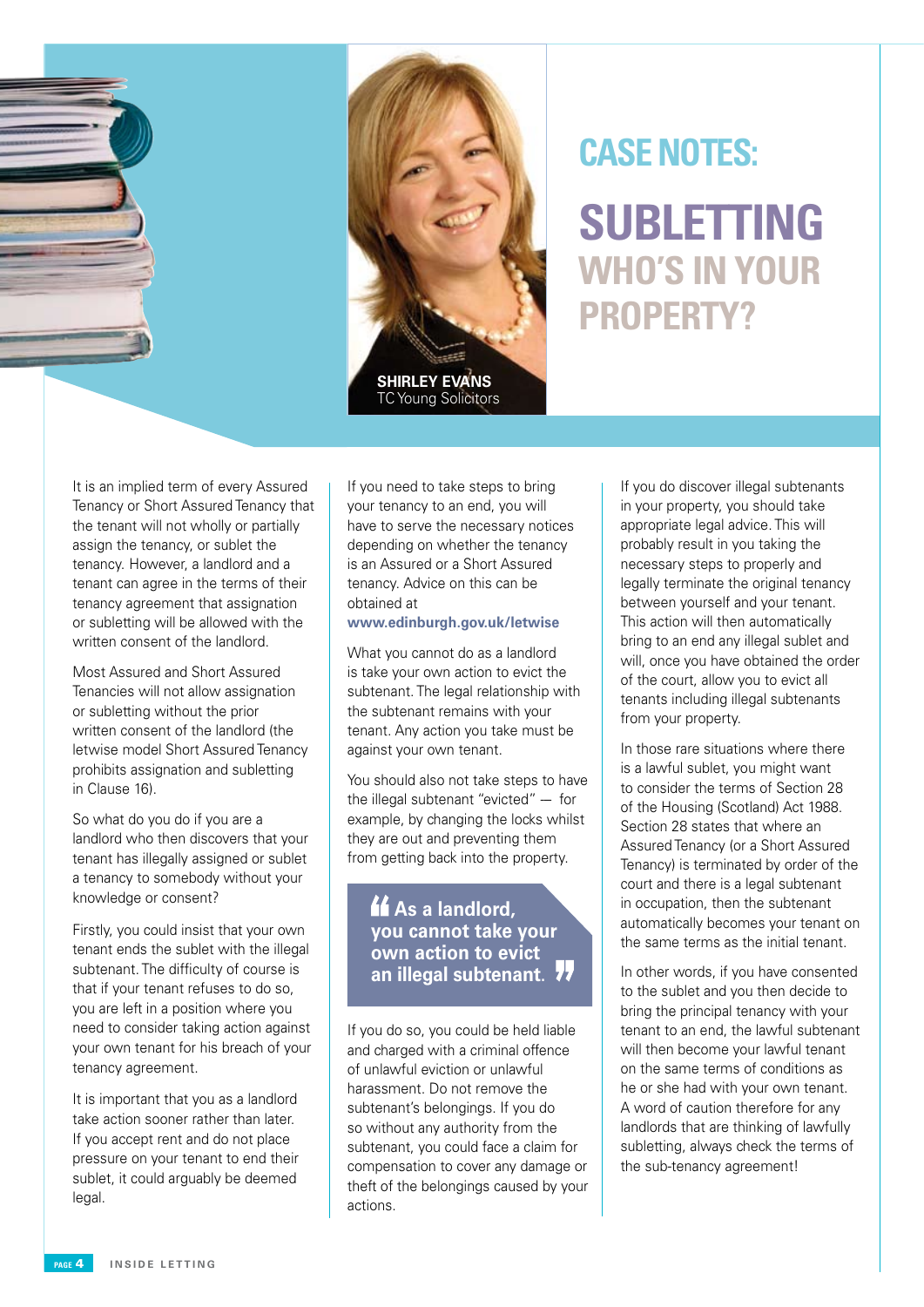# GAS **FLAME SUPERVISION DEVICES**

Frank of the installation and the installation and installation and installation and installation and installation and installation and installation and installation and installation and installation and installation and i ollowing new regulations regarding gas in flatted accommodation, there has been much confusion selection of domestic cookers and the need for flame supervision on all burners. A flame supervision device (FSD) will cut off the gas supply if it detects that the flame is extinguished.

Originally, from the 1 January 2008 all new flueless gas appliances installed in multi-dwelling buildings needed to incorporate an FSD – including those that are owner occupied (semi-detached, terraced houses and houses with loft conversions are not included in the regulations). This change has now been delayed until 1 June 2008 as manufacturers are currently unable to provide new cookers and hobs with FSD's in sufficient numbers.

Appliances without FSD's can be fitted providing that any existing risk was not significantly increased by doing so.

From 1 June 2008 all new installations of flueless gas appliances must comply with guidance given in IGE/G/5 and have FSD protection on all burners.

The FSD requirement is for new appliances only; it does not restrict the installation of previously used or second hand appliances.

For further information about what counts as a new, used or second hand appliance please call the Corgi Technical Helpline.

From 1 June 2008, where a CORGI engineer identifies a flueless gas appliance installed in a multi-dwelling building without



suitable FSD protection on all burners, the appliance will be classified on the Landlord's Gas Safety Certificates as 'Not To Current Standards' in accordance with current Gas Industry Unsafe Situation Procedures.

For further quidance please refer to IGE/G/5 Gas in flats and other multi-dwelling buildings, available from **www.igem.org.uk** or contact the CORGI Technical Helpline on 0870 401 2400.

# **THE Home report** Single seller survey

In preparation for the start of the home information pack or single seller survey on 1 December 2008, the Scottish Government have launched their Home Report website at www.homereportscotland.gov.uk

The sellers pack (now branded the Home Report) will contain three documents providing home buyers with more information than they have ever had. These are:

**A single survey** prepared by a chartered surveyor containing detailed information on property condition, accessibility information and a valuation.

**An energy report** (Energy Performance Certificate) giving a home's energy efficiency rating and its environmental impact in terms of carbon dioxide emissions. It recommends ways to improve the building's energy efficiency and gives contact details for further advice and information about how to make a home more energy efficient and save fuel costs.

# **A property questionnaire**

to give prospective buyers useful information about the property, such as parking arrangements, factoring and property alterations.

Councillor Paul Edie, Housing Convener with the City of Edinburgh Council, says "The Home Report will help people buying a home make better-informed decisions on what, for many, will be the biggest financial investment they make in their lives.

"It will encourage house sellers to invest to minimise their properties' impact on the environment, improve energy efficiency and make their homes more accessible."

Landlords should take this opportunity to look at the Energy Report or Energy Performance Certificate (EPC).

**From January 2009, all rental properties will need an EPC**.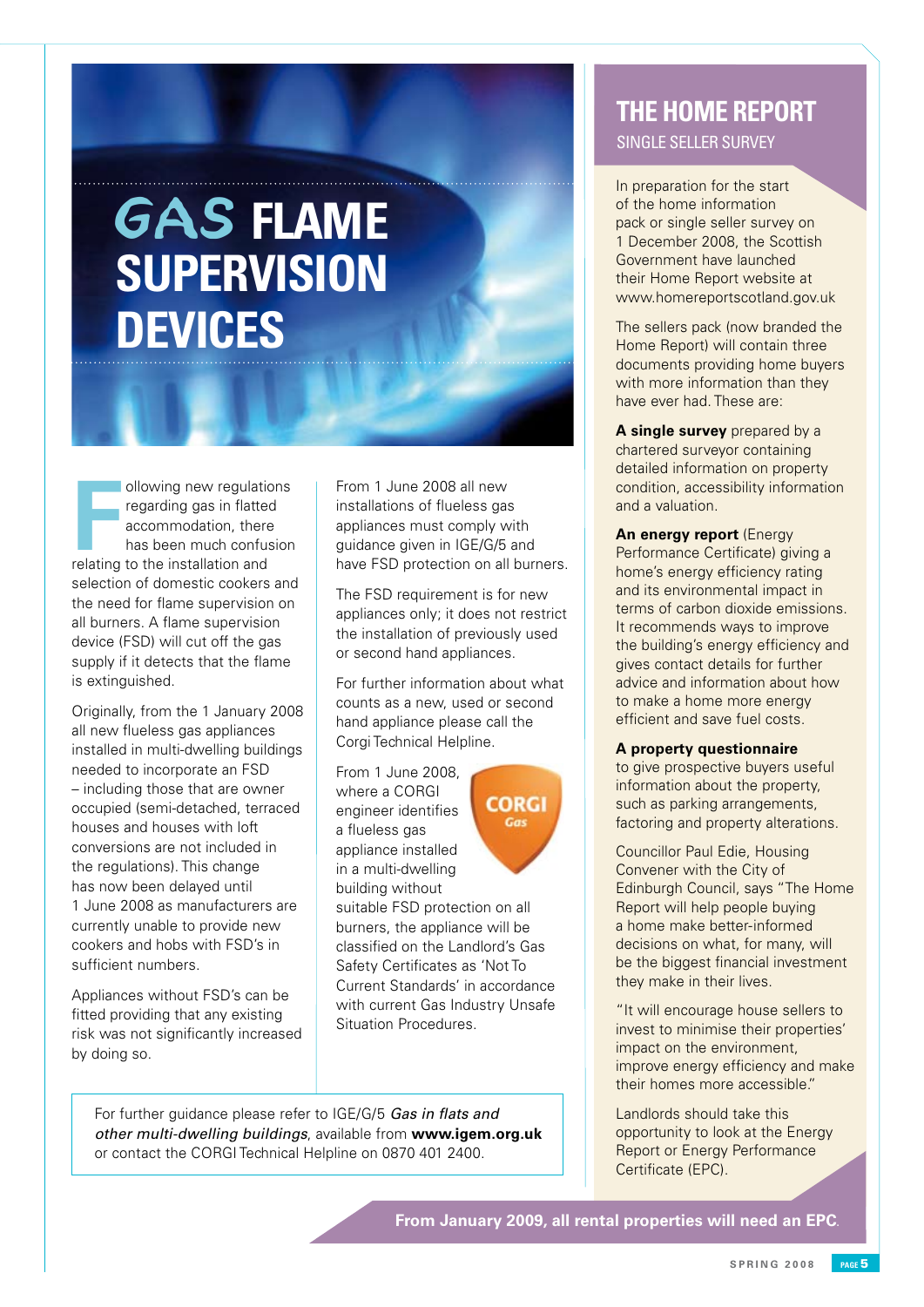# **Unwanted tenants**



**p** est controllers in the UK<br>have been dealing with a<br>record number of calls from<br>people with mice and bed bugs **est controllers in the UK have been dealing with a record number of calls from in their homes.**

This means that your tenants may be next to play host to some unwanted guests. You need to make sure your tenants play their part in keeping your property pest free, and that you have fulfilled your role as a landlord in providing safe, clean and hygienic accommodation.

# **The house mouse**

Controlling the house mouse is not easy, and it's becoming harder. You should ensure your property is proofed against mice as much as possible.

The most important aspect of this is to block all openings where mice can gain access to the property. Mice can squeeze through a gap of just 6mm (the diameter of a ball point pen), so all cracks and openings must be filled. The cupboard under the kitchen sink is likely to be the most exposed area of the house, due to openings around drains and pipes. Make sure you check walls and ceilings as well as the floor – mice are just as happy to enter your property from above!

Your tenant should be aware that it is their responsibility to uphold good hygiene, which will be less likely to tempt scavenging mice.

Simple steps include:

- od out leave any food out overnight
- $\blacksquare$  clean all food and drink spills as they happen
- $\blacksquare$  empty food and waste bins regularly
- put food in rodent proof containers
- $\blacksquare$  do not dump rubbish around the property

In the event of an infestation of mice, call out a pest controller. All rodenticides are toxic not only to the target species, but to most other species as well. As a result, they must only be used by those who have been properly trained, and in accordance with the product instructions.

If tenants are not living hygienically, they are responsible for the infestation, and for any costs in eradicating the pests. If the mice have been disturbed because there has been building work nearby, the tenant would not be responsible.

# **Bed bugs**

These nocturnal insects hide in cracks and crevices in furniture, beds, wallpaper, curtains and skirting boards during the day, only to seek out humans whilst they sleep and suck their blood.

Their bites can cause severe allergic reactions but they are not known to carry disease.

Infestations of bed bugs are often associated with poorer housing, but this is mainly because the insects may be transferred on second hand furniture and bedding. In reality, bed bugs are not fussy where they stay or who they bite, and can easily be brought into your five star accommodation in luggage or on clothing.

Infestation requires thorough residual treatment to the property; including furniture, bedding and structure of the building (perhaps including ducts, roof spaces and voids).

Tenants would have to vacate the property for up to eight hours and comply fully with the instructions given to them before treatment commences.

It is very difficult to decide who is responsible when bed bugs are discovered in a property. If a new tenant starts getting bitten after they move in, it is very difficult to prove that the insects were there at the time of entry.

Tenants should be advised to check thoroughly for insects, including beds, furniture, etc, before they accept the property. If an infestation is found, the landlord would be responsible for treatment.

It is advisable that your tenancy agreement states who is responsible for pest control matters once the tenant has moved in.

The City of Edinburgh Council Pest Control Section offers a free advice service, as well as chargeable services to work within private and commercial premises. Contact:

> Pest Control Section Mortonhall Crematorium 30b Howdenhall Road Edinburgh EH16 6TX

Tel: 0131 666 2623. E-mail: pest.control@edinburgh.gov.uk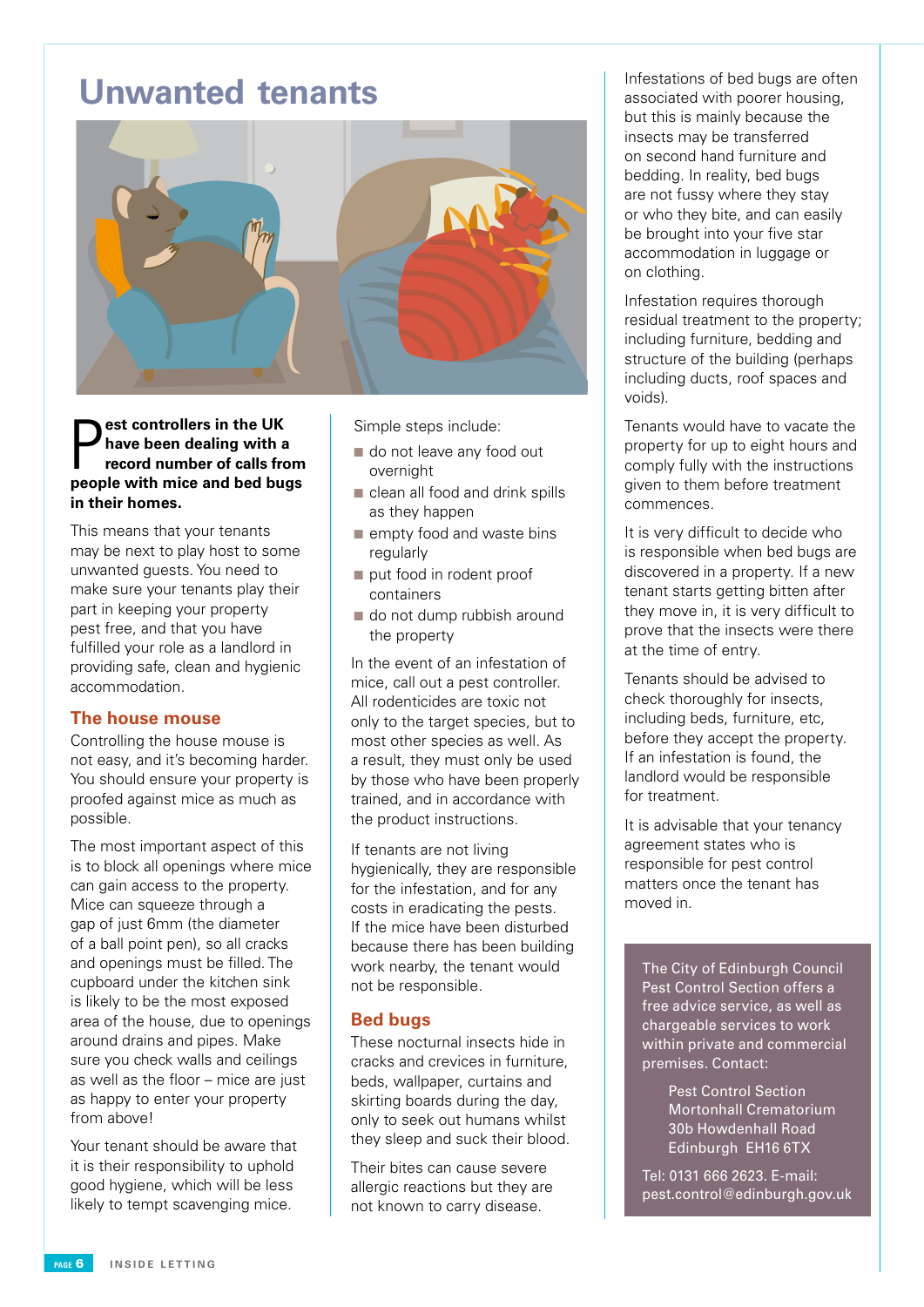# **Home Security**

**Think of thieves like economists – they want to get as large a return as possible. with little, or preferably, no risk to themselves.**

By taking some basic steps landlords and tenants can make it difficult for thieves to operate.

The shell of a building, the main fabric, is the first line of defence against the unwanted intruder. If entry points are weak, with little or no security, then the building is more vulnerable.

# **Doors**

Whether the house is fitted with uPVC or wooden doors, the advice regarding security of the front and back doors is exactly the same.

If the door is uPVC it will be fitted with an integrated multi-locking system.

If a door is wooden it should be of solid core construction and have at least two key operated lockable door locks fitted, one of which should be at least British standard 3621 (like the standard five lever mortise), – to meet minimum insurance requirements. These locks should be fitted approximately one third of the way from the top and bottom of the door to give optimum resilience against attack.

It goes without saying that these locks only work if they are used correctly. A Yale lock is ineffective in protecting your property from forced entry. If a mortise key is lost, a replacement should be cut as soon as possible.

Tenants should be actively dissuaded from having keys cut for their friends as it compromises security.

# **Entry doors**

Entry door systems are an effective deterrent but only if they are properly used and maintained. Tenants should be encouraged to report any problems to their landlord. They should also be asked to check who is at the door before letting callers into the stair. If they are not visiting that particular flat they should not be let into the stair.

### **Windows**

Ground floor windows are particularly vulnerable, especially those to the rear of property. Window locks should be fitted – these are fairly inexpensive for wood or metal windows and there are a variety of locks for uPVC windows.

# **Crime prevention survey**

The police offer a free security survey of any property. Phone 0131 311 3131 and ask for the local crime prevention officer.

# **CONTENTS COVER** .is not a tenant priority

The UK's renters are gambling with their personal possessions by not purchasing contents insurance. Zurich Insurance estimates that 37% of private renters have no home contents insurance, despite the fact that a third of tenants estimate their possessions to be worth more than £10,000.

For some renters other financial commitments have priority – the pressures of paying bills, credit card repayments and even pension contributions are seen as more important than taking out cover for their home possessions, despite the fact that this attitude could be costly in the long run.

While a quarter of tenants believe that the likelihood of loss or damage is simply not high enough to make insurance worthwhile, 10% of tenants believe that their landlord's insurance policy covers their contents.

Steve Gilbert, home underwriting manager for Zurich Insurance said: "Home contents insurance is often seen by renters as non-essential, and can slip down their list of priorities. They need to be aware that not having insurance could cost them dearly in the long run – especially if faced with the daunting prospect of replacing all their possessions".

Landlords should point out to tenants that they must take out insurance if they expect their possessions to be covered. For £10,000 worth of cover, with accidental damage for the landlord's contents, a tenant should expect to pay around £130 a year.

**S P R I N G 2 0 0 8 page**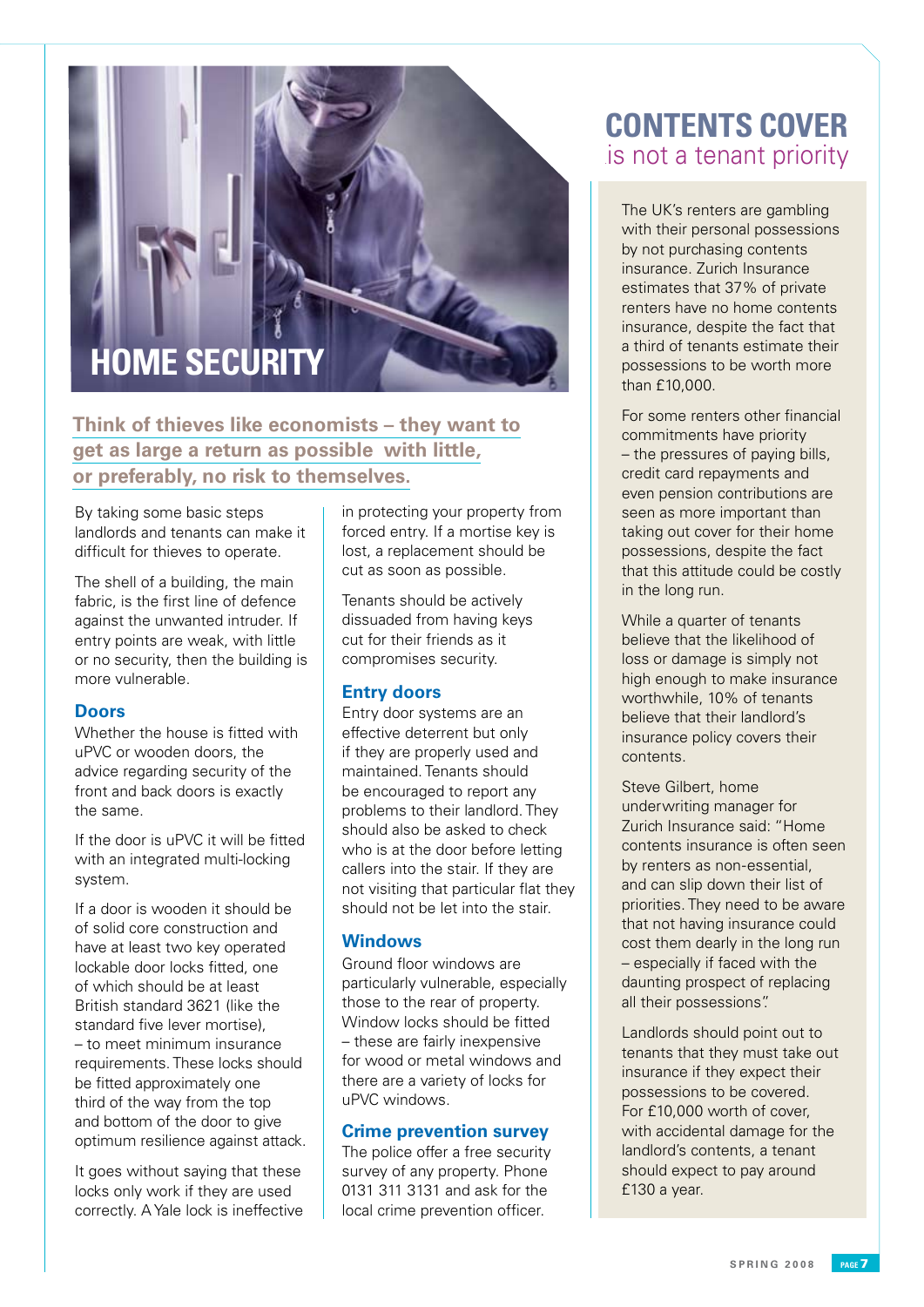# **How important is an inventory?**

A comprehensive inventory is an essential document that offers the best protection for both landlord and tenant and can prove its worth where crucial documentary evidence is required at a later stage.

Most landlord and tenant disputes arise around the condition of the property at the end of the tenancy and this inevitably affects the deposit return. To assist with the fair resolution of these disputes, the Scottish Government is currently looking at a tenancy deposit scheme which may bring Scotland in line with current practice in England.

A well-compiled Inventory/Schedule of Condition report should provide an accurate written record of the condition and contents of the property at the beginning of a tenancy and be checked again for any differences at the end of the tenancy.

Maureen Porter, Proprietor of Keyhole Property Services, and a member of the Association of Independent Inventory Clerks, details the essentials of a good inventory.

# **What is normally included?**

- $\blacksquare$  a description of the interior condition of the property, its decorative order and fixtures and fittings including walls, ceilings, doors, windows, carpets, light fittings, kitchen units, etc.
- $\blacksquare$  full listing of all the contents, excluding those items which are deemed to be expendable, such as living plants and magazines.
- $\Box$  gardens and outbuildings
- $\blacksquare$  readings for utilities
- $\blacksquare$  list of keys handed over



# **What is not usually included?**

- $\blacksquare$  items that are visibly packed for storage
- $\blacksquare$  cleaning products and consumables
- $\blacksquare$  cellars, lofts and attics

It is not enough to draw up a list of contents. 99% of these types of inventory would not stand up in court as there is insufficient information on which to make a legal judgement.

A professionally compiled inventory for a three bedroom furnished house could be up to 25 pages long, whereas a landlord's own report is sometimes only a few pages.

An example of this is when being presented with a landlord's 'own' inventory at an end of tenancy check-out to discover that the en-suite sink is badly damaged but it is not listed in the inventory.

Without written evidence as to its original condition at the start of the tenancy the landlord may find themselves having to pay for the repairs as the tenant will argue that there is no proof that any damage was caused during the tenancy.

# **Check-out inspection**

At the end of the tenancy, judgements have to be made.

- $\blacksquare$  is it fair wear and tear?
- $\blacksquare$  is it a maintenance issue for the landlord?
- $\blacksquare$  is it damage or a cleaning issue which must be paid for by the tenant?

Common types of damage are burns or damage to kitchen worktops, burn marks on carpets, rooms redecorated inappropriately, stained mattresses, etc. Does your current inventory include and describe the condition of these items?

Disputes, especially if they move into the court system, can be costly in terms of time and money for both letting agents and landlords.

A professional inventory, independently drawn up to demonstrate impartiality at the start of the tenancy will help to resolve many of these contentious issues.

To find an Independent Inventory Clerk in your area contact:

The Association of Independent Inventory Clerks, 16 Commonfields, West End, Surrey, GU24 9HZ.



Tel / Fax: 01276 855388 Web: www.theaiic.co.uk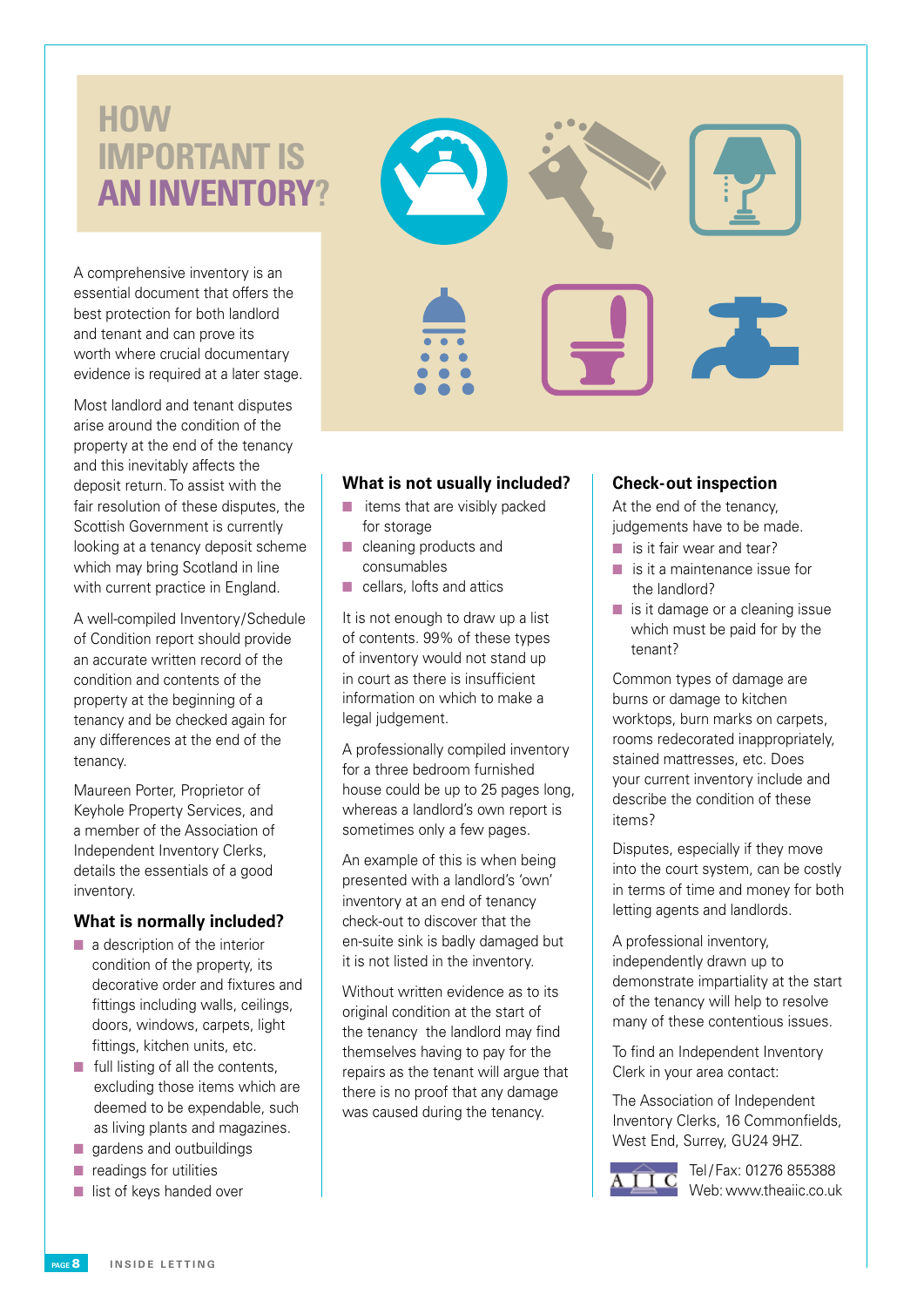# letwise



# help and advice for Edinburgh's private tenants and landlords

letwise offer a programme of training and briefing events for private landlords in Edinburgh. These courses are designed to inform landlords about the various aspects of property and tenancy management and to update on any changes which impact on the private rented market.



# Landlord Training Programme: July – September 2008

# TRAINING SESSIONS

# **Finance Matters**

Thursday 3 July 2008, 5.45–9pm Venue: European Room, City Chambers, High Street, Edinburgh EH1 1YJ

This course will give an overview of the issues which should be considered when buying, renting and disposing of property in order to maximise the benefits of current tax legislation. It will also cover how to maintain effective financial and bookkeeping records and the types of insurance cover which should be considered when renting property.

# **Course objectives**

By the end of the course delegates will be able to:

- understand the implications of current taxation legislation as it affects landlords
- understand the most effective ways to structure finances to maximise benefits
- understand the different types of mortgages available and their advantages
- understand how to maintain effective financial and bookkeeping records
- be aware of the insurance market, and the types of insurance covers landlords should consider when renting property.

# **Is it for you?**

This course is aimed at both new and experienced landlords and letting agents or those considering how to maximise tax benefits from current legislation and those who would like more information on effective bookkeeping.

# **Resolving Conflicts Positively**

Tuesday 22 July 2008, 5.45– 9pm Venue: Business Centre, City Chambers, High Street, Edinburgh EH1 1YJ

This course will explore techniques for resolving conflicts to everyone's satisfaction. Typical disputes between landlord/tenant and tenant/neighbours will be examined and delegates will learn straight forward practical techniques for helping to ensure conflicts are handled productively.

# **Course Objectives**

By the end of the course delegates will:

- be aware of how conflicts arise
- have a better understanding of how conflicts escalate
- be aware of how not to make conflicts worse
- be familiar with some constructive negotiating techniques
- be familiar with some practical skills for handling conflicts positively
- be aware of how mediation can help.

# **Is it for you?**

This course is suitable for all private landlords and letting agents.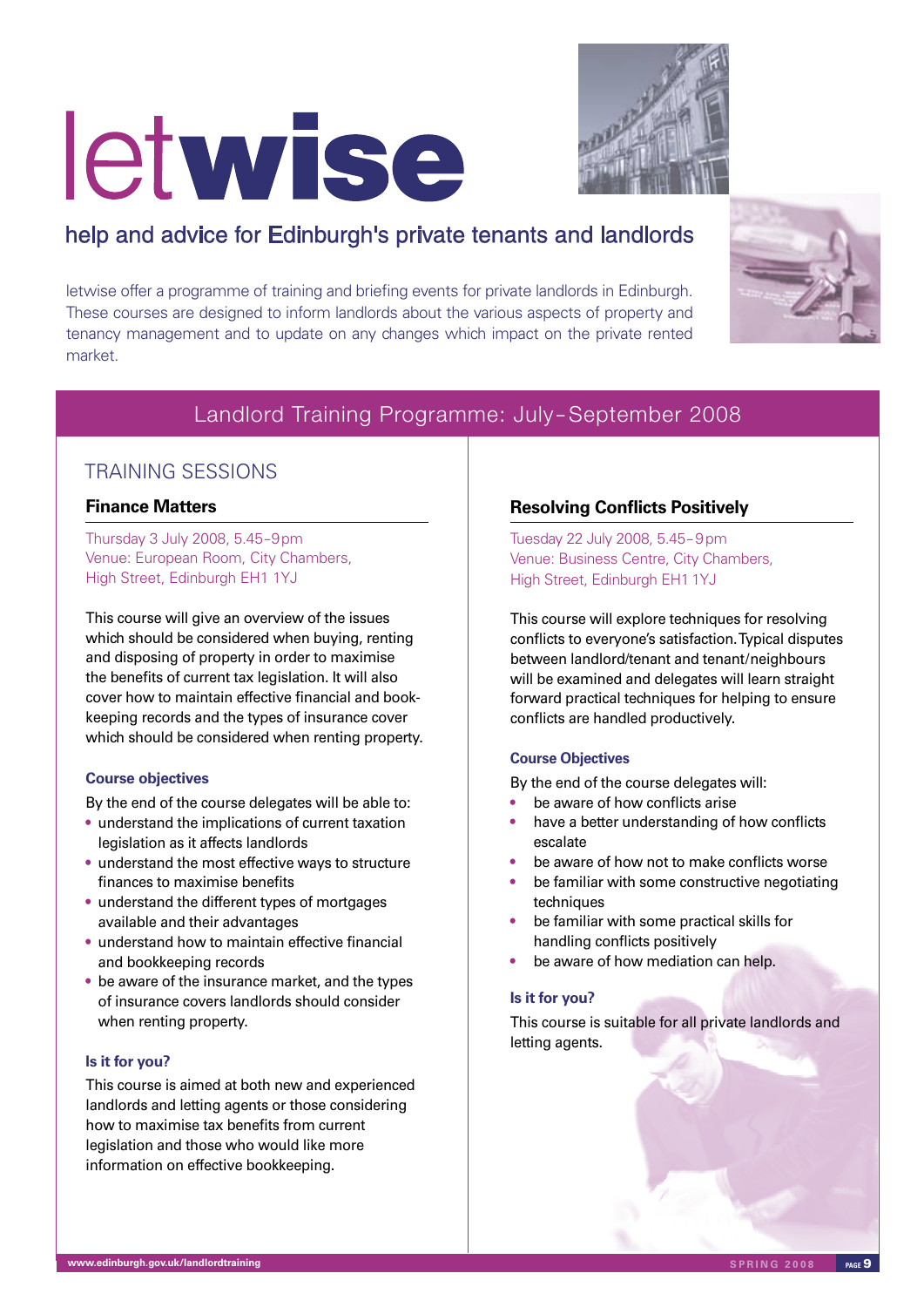# **Marketing Your Property and Deposits**

Thursday 24 July 2008, 5.45–9pm Venue: European Room, City Chambers, High Street, Edinburgh EH1 1YJ

This course is designed to inform landlords and letting agents on how to market and stage their property effectively in a highly competitive letting environment. The course will also cover best practice when dealing with tenants' deposits and will address the many varied problems relating to creating holding deposits and making deductions from security deposits. Other aspects covered will include dealing with guarantors and distance selling regulations.

### **Course objectives**

By the end of the course delegates will:

- understand how to effectively market a property and achieve optimum rents
- understand the legal implications if they let a property without the tenants actually viewing the property (Distance Selling Regulations)
- understand the legalities and implications of requesting a rent guarantor
- understand the legal requirements around deposits
- be aware of how to deal with disputes around deposits.

# **Is it for you?**

This course is beneficial both for newcomers to the private renting business and experienced landlords and letting agents alike.

# **The Law of Repairs**

Tuesday 2 September 2008, 1– 3.30pm Venue: Council Chamber, City Chambers, High Street, Edinburgh EH1 1YJ

This course will look at the rights and duties landlords and tenants have in cases of disrepair and from where these rights and duties come.

# **Course Objectives**

By the end of this session delegates will:

- be aware of statutory and common law repairing obligations
- understand the requirements of the Repairing **Standard**
- be aware of how the Private Rented Housing Panel operates
- have an understanding of gas safety, furniture and fire safety regulations, and electrical safety.

### **Is it for you?**

This course is designed for both new and experienced landlords and letting agents.

# **You can book a place by contacting letwise on 0131 529 7454 or e-mailing: letwise@edinburgh.gov.uk**

**For further information about these courses or future training events, contact our Training and Development Officer, Rachel Fleming on 0131 529 2177 or e-mail: rachel.fleming@edinburgh.gov.uk**

All of these courses are free of charge.<br>
You can book a place by contacting le<br>
or e-mailing: letwise@edinburgh.gov.<br>
For further information about these courses or<br>
contact our Training and Development Officer, l<br>
0131 5 Due to the high level of non attendance at courses recently, we have changed our policy. Delegates who fail to cancel their place on the course and subsequently do not attend, will be excluded from all remaining courses in the quarter. This is to enable us to maximise capacity and make sessions as cost effective as possible. This does not prevent delegates from booking on courses within the next advertised quarter.

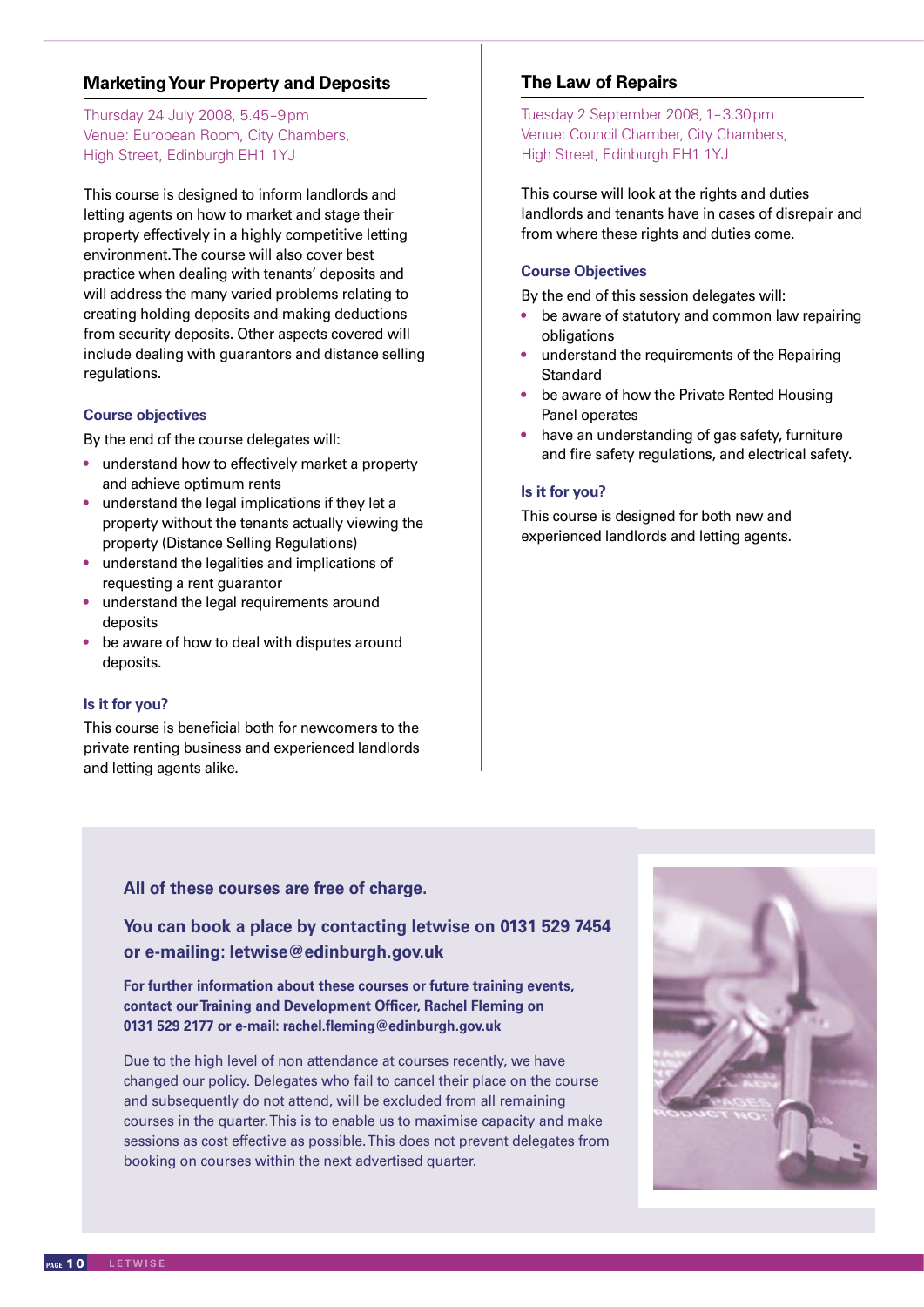# **Tenancy Agreements**

Tuesday 23 September 2008, 1– 4 pm Venue: European Room, City Chambers, High Street, Edinburgh, EH1 1YJ

This course will identify the key elements for inclusion in tenancy agreements, and suggest good practice issues in establishing assured and short assured tenancies.

# **Course Objectives**

By the end of this course delegate will:

- be aware of the legal requirements and pitfalls in creating assured and short assured tenancies
- be aware of unfair contract terms in leases and how to avoid these
- be aware of the legal rights and obligations of landlords and tenants
- understand what action can be taken against tenants if things go wrong
- be aware of what could be construed as harassment.

# **Is it for you?**

This course is intended for private landlords and letting agents involved in creating tenancy agreements whether let to individuals/families or shared occupancy. It is intended to cover assured and short assured tenancies, and is not intended to address resident landlords or protected tenancies.

# **Saving Money on Domestic Energy**

Thursday 25 September 2008, 5.45– 8.30pm Venue: European Room, City Chambers, High Street, Edinburgh, EH1 1YJ

Energy Performance Certificates will have to be provided to prospective tenants or buyers from January 2009. EPC ratings may have an impact on rent levels and property values. Increased energy efficiency enhances the quality of housing, reduces fuel poverty, lowers the incidence of cold related illnesses, and promotes affordable warmth. This, in turn, can lead to more stable tenancies and lower maintenance costs for your properties. All householders, including private and social landlords, are now being encouraged to meet a range of energy efficiency targets in order to reduce the amount of energy being wasted in Edinburgh homes by 30%. Landlords can secure tax benefits under the Landlords Energy Saving Allowance as well as benefit from a range of energy efficiency grants by making their rental property more energy efficient.

It is important that as an owner and a private landlord you are aware of changes and developments in this area and know what advice, assistance and grants are available to you.

### **Is it for you?**

This briefing session will be of benefit to any landlord or letting agent interested in making their rental property more energy efficient, cost effective and attractive in a competitive rental market.

# **Recovery of Possesion**

Tuesday 30 September 2008, 1– 3.30pm Venue: European Room, City Chambers, High Street, Edinburgh, EH1 1YJ

This course will enable delegates to understand the legal requirements and pitfalls in successfully recovering possession of their property under the assured and short assured tenancy regime.



### **Course objectives**

By the end of the course delegates will:

- understand the mandatory and discretionary grounds for repossession
- understand the legal requirements to successfully regain possession at the end of a lease
- be aware of the notices and procedures required in repossession
- be aware of what can go wrong when seeking possession, and how to avoid these problems
- understand court processes.

# **Is it for you?**

This course is intended for both new and experienced landlords and letting agents. It is not designed for resident landlords.